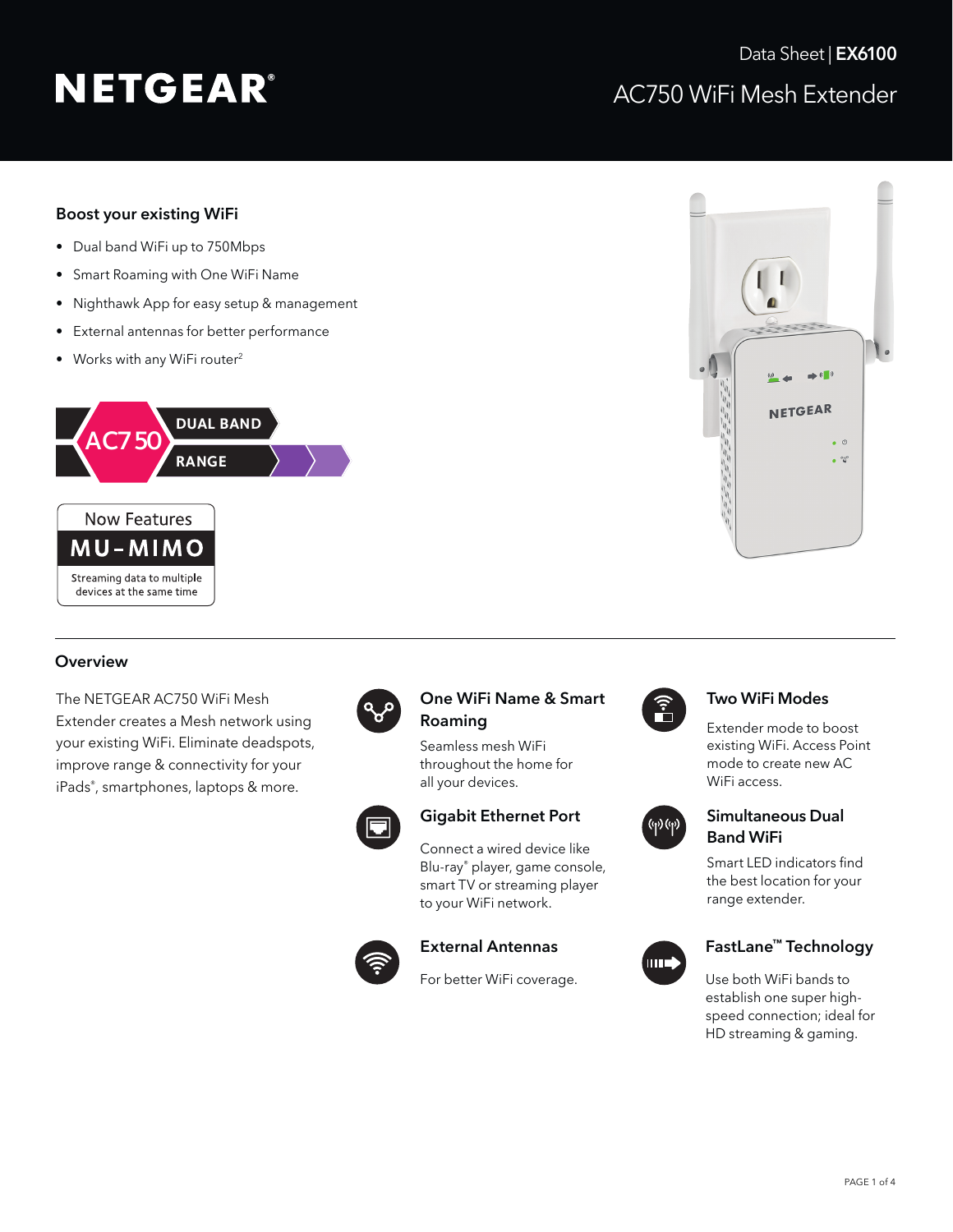WiFi Mesh Extenders create a Mesh network using your existing WiFi. Eliminate deadspots, improve range & connectivity for your iPads® , smartphones, laptops & more.





Smart LED indicators help find the best extender placement for optimal WiFi coverage while displaying real-time, extender network status.

Easy, secured connection at the push of a button for either WiFi Range Extender mode or Access Point mode setup.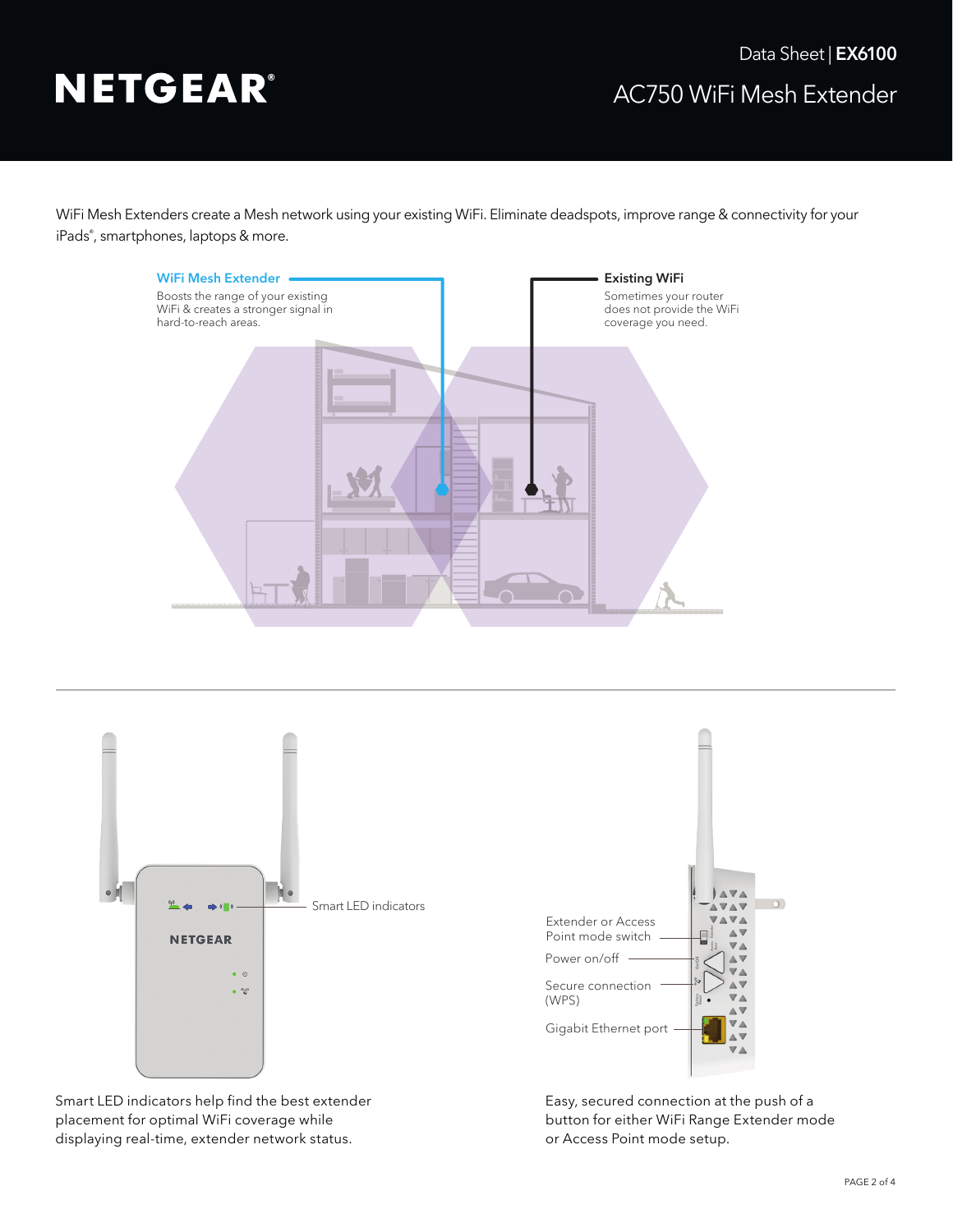# AC750 WiFi Mesh Extender Data Sheet | **EX6100**